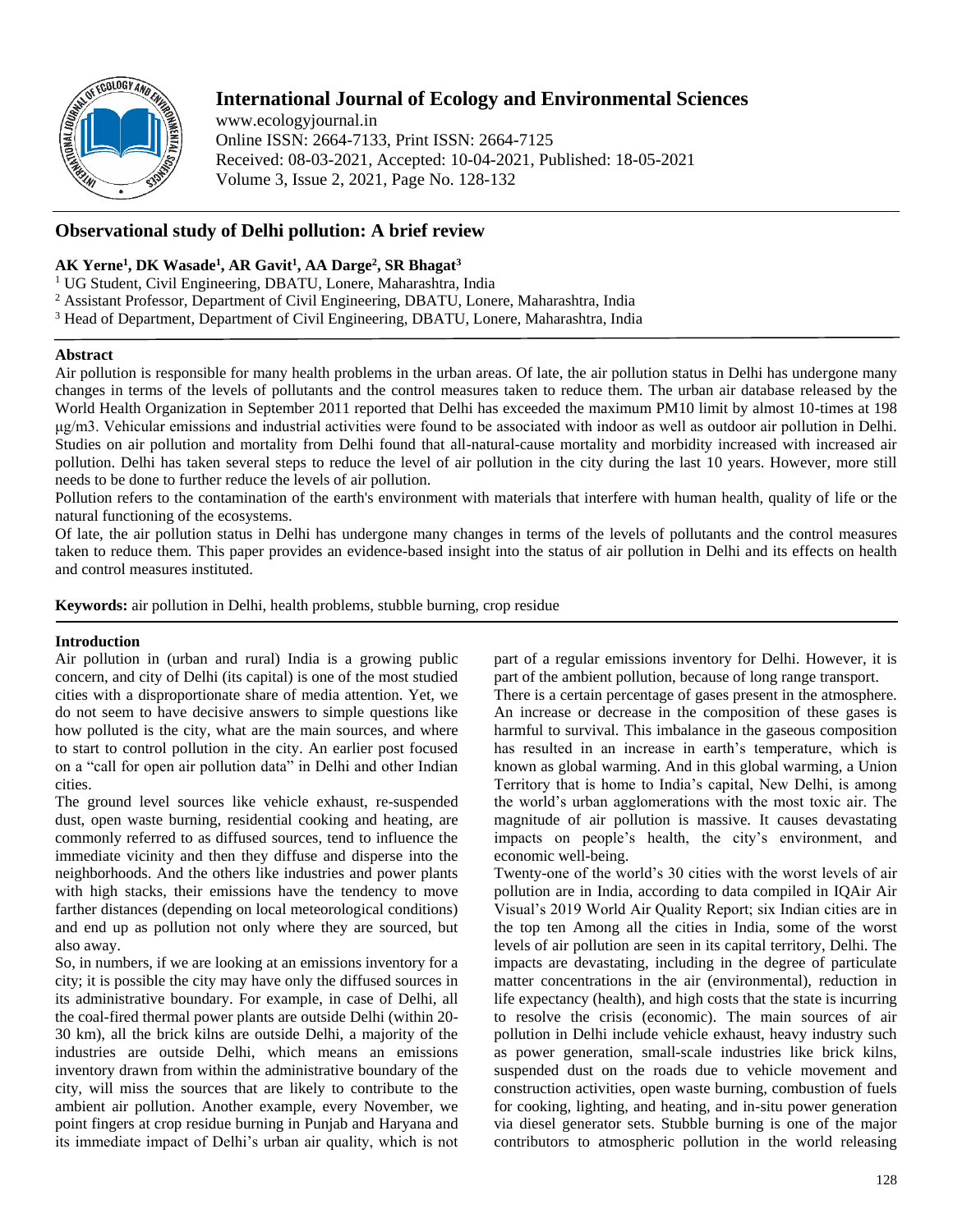particulate and gaseous pollutants that have severe effects on human health and the environment.

PM10 is all aerosols under 10μm diameter; PM2.5 all aerosols under 2.5μm diameter. PM2.5 is a subset of PM10 and the ratio varies from city to city and source to source. The source apportionment studies conducted for PM2.5 and PM10 samples will result in different contribution charts.

Most of the PM2.5 pollution comes is combustion based. For example, more than 95% of emissions from diesel, petrol, and natural gas combustion, open waste burning pollution, biomass burning pollution, and coal combustion at cookstoves and boilers, falls under PM2.5.

Most of the PM10 pollution comes from mechanical processes – like dust, on the roads due to the constant vehicular movement, at the construction sites, and the seasonal dust storms. Close to 80% of the dust (that we commonly find on the roads) falls into the size fraction between PM2.5 and PM10. This is the main reason for finding more dust in a PM10 sample compared to a PM2.5 sample.

PM10 was, for the longest time, the only size fraction measured in India. PM2.5 was added to the list of criteria pollutants in 2009, and now measured in 40+ Indian cities using continuous monitoring station. The ground level sources like vehicle exhaust, re-suspended dust, open waste burning, residential cooking and heating, are commonly referred to as diffused sources, tend to influence the immediate vicinity and then they diffuse and disperse into the neighborhoods. And the others like industries and power plants with high stacks, their emissions have the tendency to move farther distances (depending on local meteorological conditions) and end up as pollution not only where they are sourced, but also away.

#### **Literature review**

Delhi is ranked among the most polluted cities in the world. In India, the National Green Tribunal forbids the tradition of straw

and stubble burning in the highly polluted city of New Delhi, as well as in the adjacent NCR of Haryana and Punjab. Air pollution in Delhi have many reasons to look after, such as exhaust from diesel generators, dust from construction sites, burning garbage, illegal industrial activities, wood burning fires and fires on agricultural lands, among which fires on agricultural lands is one of the major causes of air pollution.

It was reported that the burning at 63 Mt of crop stubble releases 3.4Mt of Co, 0.1 Mt of NOx, 1 Mt of CO2, 0.6Mt of CH4 and 1.2 Mt of PM into the atmosphere. Latest data by the Haryana State Pollution Control Board (HSPCB) shows that between September 25 and September 29 of 2018, 120 incidents of coop stubble burning were recorded in the state. Last year, 6364 stubble burning cases were reported from the state as compared to 10288 in 2018. According to some estimates, farmers burned about 11 million tonnes of stubble in Punjab and Haryana, out of the 27 million tonnes of paddy stubble produced last year.

A large amount of husk and other biomass is also generated after farm yield in the industries. The disposal of these huge quantities of fam yield residue is far-reaching problem for the farmers. The Indian Agricultural Research Institute (IARP), New Delhi, estimates that maximum residue is generated by cereal crops, for example 352 Mt. of this amount 34% and 22% are contributed by paddy and wheat respectively (TARI, 2012, 8:32). In site burning of crop residue is used to clean agricultural fields quickly and initiate tillage practices for sowing of next crop. Stubble burning is the deliberate act of setting fire to the straw stubble that remains after wheat paddy, cotton and other grains have been harvested.

Following are the studies of pollution at Delhi by various institutions:

#### **1. Study (001) by CPCB (2010)**

This was a multi-city study conducted for PM2.5 and PM10 samples, collected in year 2006-07.



(*Source-* www.urbanemissions.info)

**Fig 1:** CPCB's Delhi pollution study statistics of 2010

While the results from the PM2.5 samples were are not admissible (which blamed domestic LPG burning as a key urban pollution source), the results from PM10 samples made sense. We took the liberty of converting the PM10 shares into PM2.5 –

assuming 15% of the dust in PM10 surviving in the PM2.5 fraction and 100% of all the other combustion sources surviving in the PM2.5 fraction. The pie graph below is an average of all samples reported in the CPCB (2010) study report.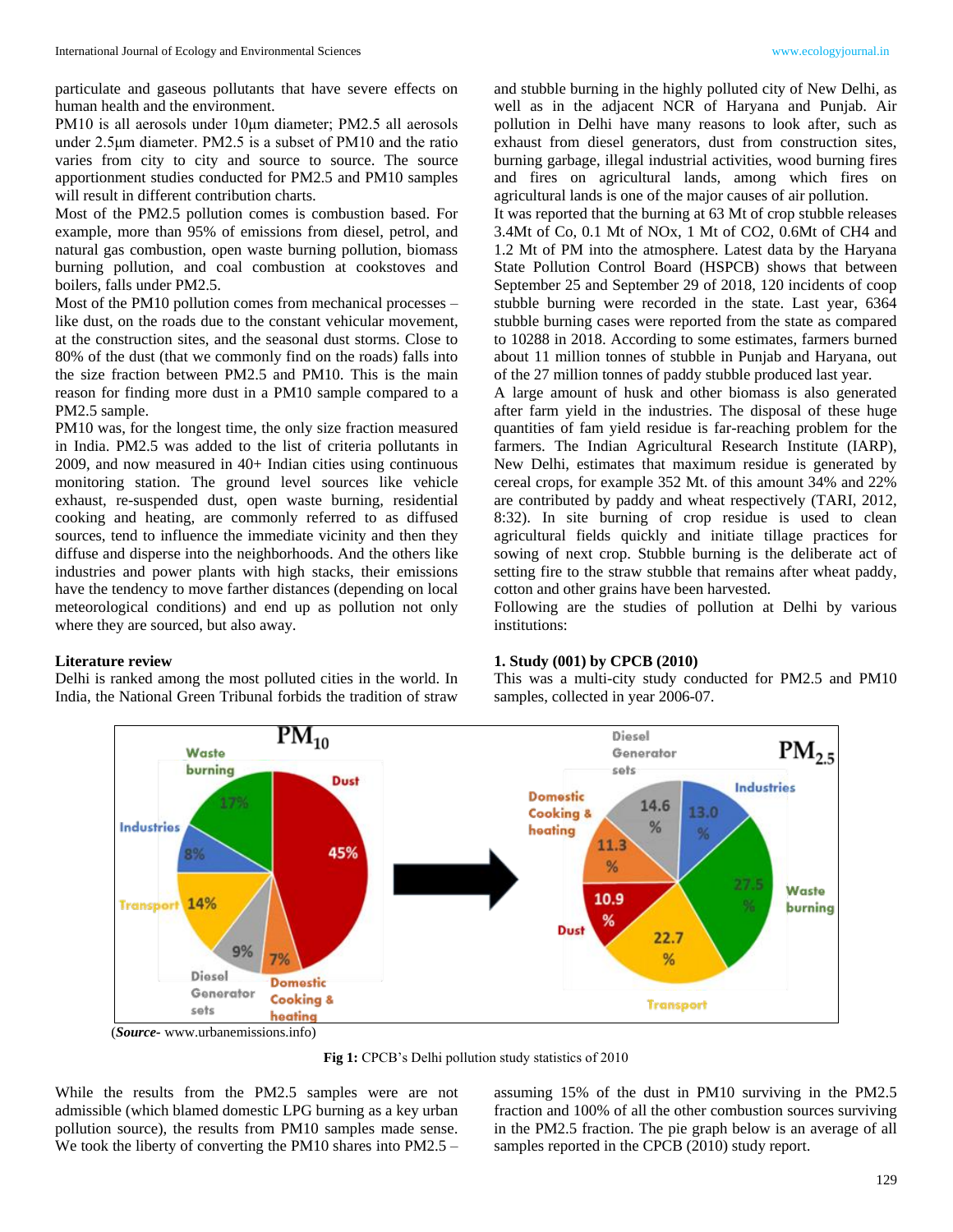## **2. Study (002) by IIT-Kanpur (2015)**

IIT Kanpur also conducted the CPCB (2010) study for Delhi and this 2015 study is considered an update, with new sample collection at six locations and two seasons (summer and winter). Contact person for the study details is Dr. Mukesh Sharma.



(*Source-* www.urbanemissions.info)

**Fig 2:** Statistical study chart of IIT-Kanpur (2015)

The source categories listed in this study were different from the STUDY (001). So, we took the liberty of clubbing them for simplicity. For example, the secondary sulfate aerosols, from the chemical conversion of SO2 emissions, are likely to originate from coal and diesel consumption. Similarly, nitrate aerosols, from the chemical conversion of NOx emissions, are likely to originate from coal, diesel, and petrol combustion. Clubbed all the construction, soil, and road dust into one dust category.

Since, the categories are listed along the fuel lines, we can interpret that all the diesel and petrol is linked to the vehicle exhaust and diesel generator sets; biomass burning can be linked to the crop residue burning (especially for the winter months) and biomass used for cooking and heating; coal could be consumed at industries, cooking, and heating.

## **3. Study (003) Georgia-Tech (2007)**

This is an older study conducted in four Indian cities for four seasons. Contact person for the study details is Dr. Zohir Chowdhury. Download the study report published in the Journal of Geophysical Research and a summary report by the World Bank.



(*Source-* www.urbanemissions.info)

**Fig 3:** Statistical study chart of Georgia-Tech's 2007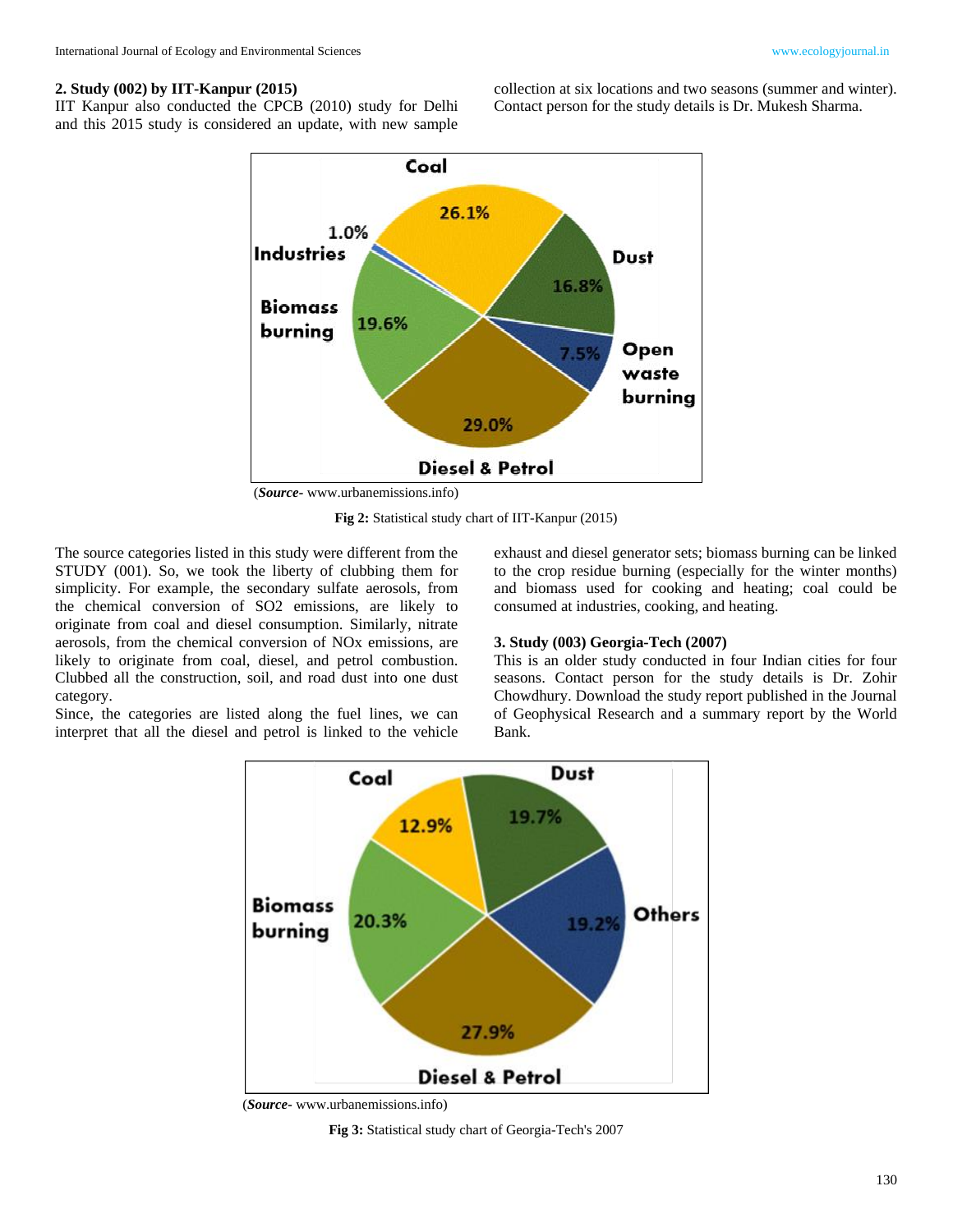For simplicity, we clubbed the fuel categories to match the study (001) and (002) pies and averaged all the results to represent annual shares. Since, the categories are listed along the fuel lines, we can interpret that all the diesel and petrol is linked to the vehicle exhaust and diesel generator sets; biomass burning can be linked to the crop residue burning (especially for the winter months) and biomass used for cooking and heating; coal could be consumed at industries, cooking, and heating.

### **4. Study (004) by UEinfo (2013)**

This is bottom-up analysis study. The pie graph is an annual average based on emissions inventory and dispersion modelling, conducted at 1 km resolution for a working domain of 80 km x 80 km, including local sources like vehicle exhaust, dust resuspension, cooking and heating, power plants, industries, brick kilns, open waste burning, and diesel generator sets, and contributions from outside the modeling domain (dust storms, open biomass fires, and fossil fuel burning in the immediate vicinity of the modeling domain).



(*Source-* www.urbanemissions.info)

**Fig 4:** Air quality in the greater Delhi region